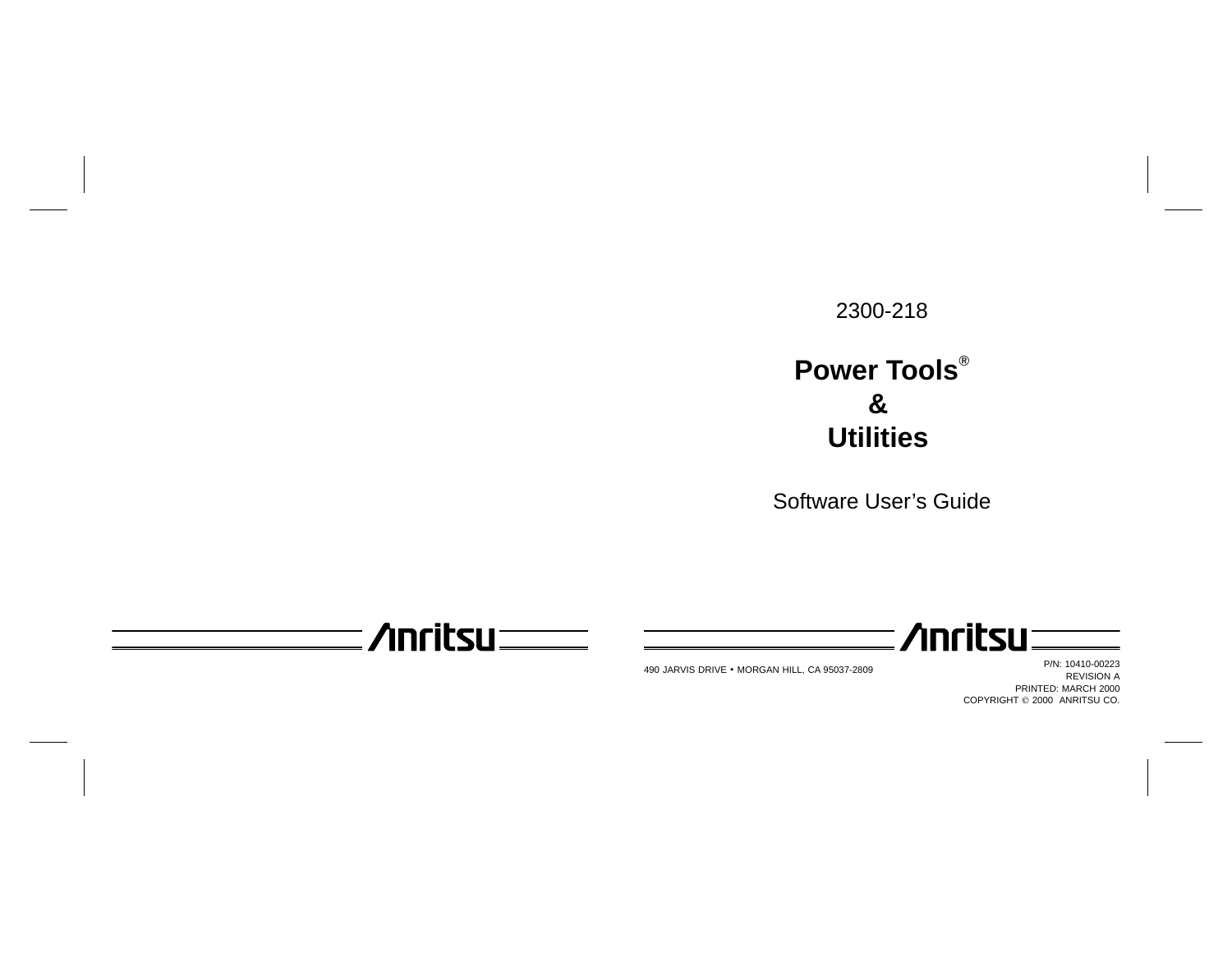#### *Limited Warranty*

The media on which you receive ANRITSU Company software are warranted not to fail to execute programming instructions, due to defects in materials and workmanship, for <sup>a</sup> period of 90 days from date of shipment, as evidenced by receipts or other documentation. ANRITSU Company will, at its option repair or replace software media that do not execute programming instructions if ANRITSU Company receives notice of such defects during the warranty period. ANRITSU Company does not warrant that the operation of the software shall be uninterrupted or error free.

EXCEPT AS SPECIFIED HEREIN, ANRITSU COMPANY MAKES NO WARRANTIES, EXPRESS OR IMPLIED, AND SPECIFICALLY DISCLAIMS ANY WARRANTY OF MERCHANTABILITY OR FIT-NESS FOR APARTICULAR PURPOSE. CUSTOMER'S RIGHT TO RECOVER DAMAGES CAUSED BY FAULT OR NEGLIGENCE ON THE PART OF ANRITSU COMPANY SHALL BE LIMITED TO THE AMOUNT THERETOFORE PAID BY THE CUSTOMER. ANRITSU COMPANY WILL NOT BE LIA-BLE FOR DAMAGES RESULTING FROM LOSS OF DATA, PROFITS, USE OF PRODUCTS, OR IN-CIDENTAL OR CONSEQUENTIAL DAMAGES, EVEN IF ADVISED OF THE POSSIBILITY THEREOF.

The aforestated limitation of the liability of ANRITSU Company will apply regardless of the form or action, whether in contract or tort, including negligence. Any action against ANRITSU Company must be brought within one year after the cause of action accrues. ANRITSU Company shall not be liable for any delay in performance due to causes beyond its reasonable control. The warranty provided herein does not cover damages, defects, malfunctions, or service failures caused by owner' <sup>s</sup> abuse, misuse, or negligence acts; and power failure or surges, fire, flood, accident, actions or third parties, or other events outside reasonable control.

#### *Trademark Acknowledgments*

Power Tools and Scorpion are registered trademarks of ANRITSU company. Microsoft Windows, Windows 95/98 and NT are trademarks of Microsoft Corporation. Any and all other trademarks or trade names mentioned are the property of their respective owners.

#### *NOTICE*

ANRITSU Company has prepared this manual for use by ANRITSU Company personnel and customers as <sup>a</sup> guide for the proper installation, operation and maintenance of ANRITSU Company equipment and computer programs. The drawings, specifications, and information contained herein are the property of ANRITSU Company, and any unauthorized use or disclosure of these drawings, specifications, and information is prohibited; they shall not be reproduced, copied, or used in whole or in part as the basis for manufacture or sale of the equipment or software programs without the prior written consent of ANRITSU Company.

## **VNAs**

This directory contains utilities for 360B, 37xxx and MS462xx Vector Network An alyzers (VNAs).

#### **DOS**

This directory contains two sub-directories: PCMCIA and STDGPIB. These directories contain libraries and sample programs for use in the DOS environment.

#### **Utility**

The Setup.exe file located in this directory and will guide the user through the installation of the following utilities.

#### **CAP 37000**

The CAP3700 program is <sup>a</sup> Windows-based program used to capture, display, save, and print data from an Anritsu VNA. The available output for mats include bitmaps (\*.BMP), <sup>p</sup>lotter graphics (\*.HGL), printer graphics (\*.PGR), and metafiles (\*.WMF). In addition, the CAP3700 allows both color or black and white captures.

#### **VNA Utilities for GPIB**

VNAUTIL is <sup>a</sup> utility program to download utility files to the 37000 VNA or to upload data from the 37000 VNA to <sup>a</sup> local file.

#### **Anritsu GPIB Exerciser**

A program for sending GPIB commands to <sup>a</sup> GPIB controlled device. Similar to National Instruments Win32 Interactive Control.

#### **Anritsu Logo Editor**

A utility program for customizing the logo which appears on plots from the VNA. The user can replace the logo on the data plots for personalized plots.

#### **VNA Trace Manager**

A program for the Lightning 37xxx series VNAs that captures .S2P files via GPIB and performs other useful functions.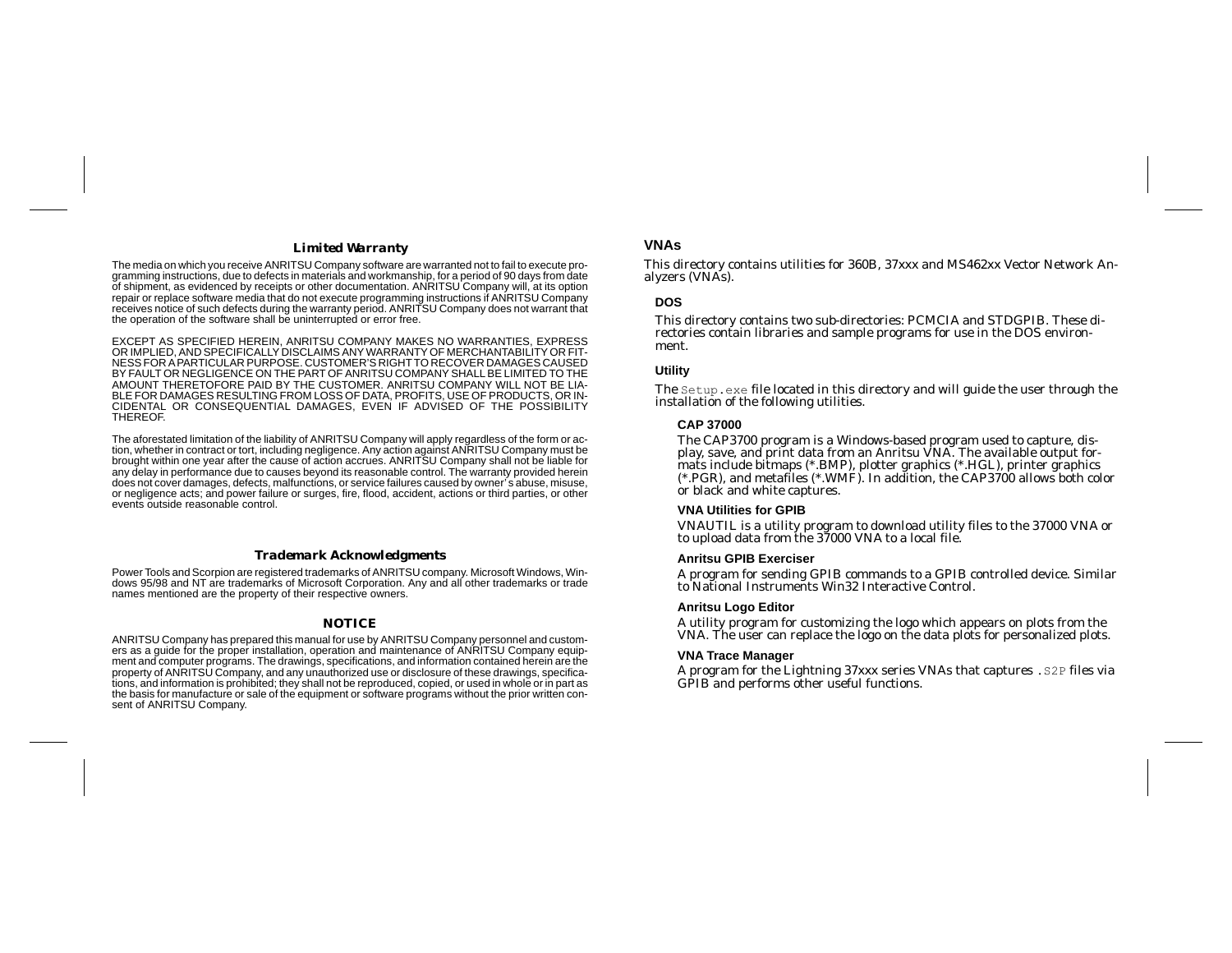## **NT**

Within the NT directory are two sub-directories, disk1 and disk2. The Setup.exe application is in the disk1 directory. Double-click on the setup file to launch the installation wizard and install the National Instruments NT GPIB drivers on the PC.

## **Win95**

Within the Win95 directory are two sub-directories, disk1 and disk2. The Setup.exe application is in the disk1 directory. Double-click on the setup file to launch the installation wizard and install the National Instruments Win95 GPIB drivers on the PC.

## **Power Tools**

This directory contains the files necessary for installing the Power Tools Software Development Kit (SDK) on the PC. There are two sub-directories in this directory.

### **Redistribution**

There are two sub-directories in this directory; disk1 and disk2. The Setup.exe file is located in the disk1 directory and will guide the user through the redistribution process.

## **Version 4.0**

There are eight sub-directories in this directory; disk1 through disk8. The Setup.exe file is located in the disk1 directory and will guide the user through the Power Tools installation process. This setup file installs the Power Tools files, and the LabWindows components, for both VNAs and sources.

## **Sources**

The sources directory contains the files for using the complex modulation capabilities of the 68xxx and 69xxx sources.

## **Utility**

The Setup.exe file is located in this directory and will guide the user through the installation process.

## **Understanding and Using Power Tools**

Power Tools (Anritsu par<sup>t</sup> number 2300-218) is an instrument driver that replaces GPIB command mnemonics with meaningful function names. Since Power Tools is packaged as Dynamic Link Libraries (DLL), it supports most Windows-based software development tools. In this way, Power Tools provides an intuitive and straightforward approach to controlling Automatic Test Equipment (ATE) application programs.

Power Tools includes suppor<sup>t</sup> for Anritsu 37xxx and MS462xx VNA's in addition to 68xxx and 69xxx synthesizers.

## **What can Power Tools do for you?**

Power Tools is <sup>a</sup> Windows based instrument driver that eases the task of programming Anritsu VNAs and El Toro synthesizers. Rather than deciphering often cryptic ASCII commands, Power Tools allows the user to use intuitive function calls from C/C++ or Visual Basic for instrument control. The following is an example using GPIB mnemonics in Visual Basic:

'Get array data Call ibwrt(idev, "TRS; WFS") Call ibwrt(idev, "FMC; LSB; OFD")  $sBuf$ = Space(166)$ Call ibrd(idev, sBuf\$) Debug.Print sBuf\$

## The following is an example using Power Tools in Visual Basic:

```
AwnaTriggerSweep(sHandle&, AWNA_TRUE)
AwnaGetMeasuredDataSingle&(sHandle&, dtype%, tempdata(0),
   arraySize&)
```
As can be seen from the above examples, Power Tools provides <sup>a</sup> more intuitive interface than GPIB mnemonics alone. Using Power Tools also ensures compatibility of program code between different Anritsu VNAs or 68xxx/69xxx sources. For example, <sup>a</sup> program written using Power Tools for <sup>a</sup> Lightning VNA will also work with <sup>a</sup> Scorpion VNMS.